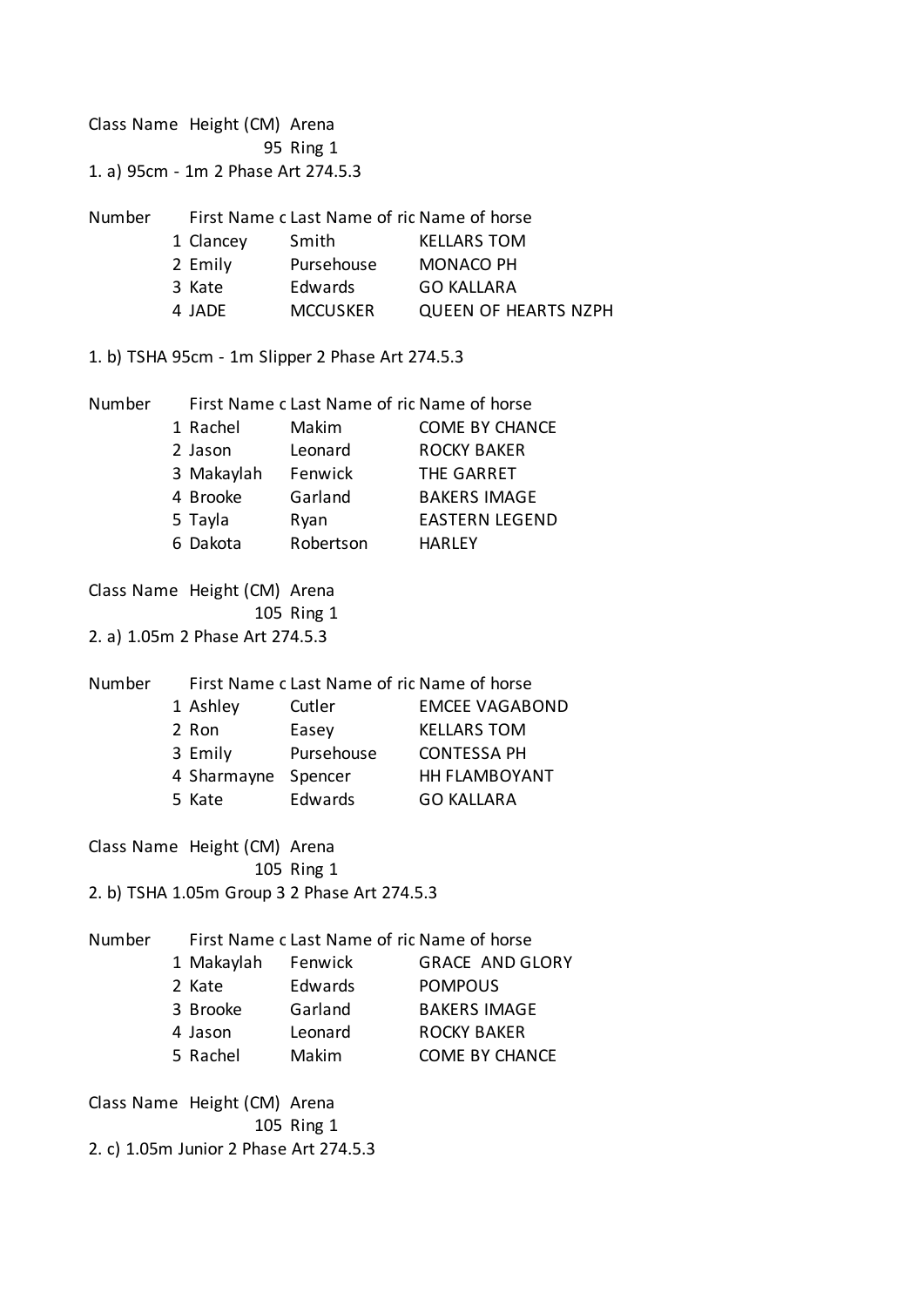Number First Name c Last Name of ric Name of horse Alexandra Machlin GT FREDISTARE Molly Baker BROOKLYN JALAPENO Malikah Rudge EDELE WARRIOR PRINCESS Charlotte Pease FONTANBLOW Hayden Ponto BOREE HITOP Tayla Ryan FURIOSA Class Name Height (CM) Arena Ring 1 3. a) 1.10m AM5 Number First Name clast Name of rid Name of horse Ashley Cutler EMCEE VAGABOND 2 Sharmayne Spencer HH FLAMBOYANT Randal Mitchell EARL Ricki Cox LEONARDO A Molly Baker BROOKLYN JALAPENO Class Name Height (CM) Arena Ring 1 3. b) TSHA 1.10m Group 2 AM5 Number First Name c Last Name of rid Name of horse William Wood WESTIE Makaylah Fenwick GRACE AND GLORY Katelyn Staples EMMAVILLE AMIGO Emily Patterson LITTLE WICK Amarni Easey PRINCE OF DARKNES Kate Edwards POMPOUS Class Name Height (CM) Arena Ring 1 4. a) 1.20m 2 Phase Art 274.5.3 Number First Name c Last Name of rid Name of horse Brock Harvey POWERHOUSE PARK EGO ROC Brock Harvey THUNDERBOLT Victoria Hoy TULARA FORINI Skye Sylvester CELERITY PARK FANTASTIK Allan Mccusker WF HIGHLIGHT Class Name Height (CM) Arena Ring 1 4. b) TSHA 1.20m Group 1 2Phase Art 274.5.3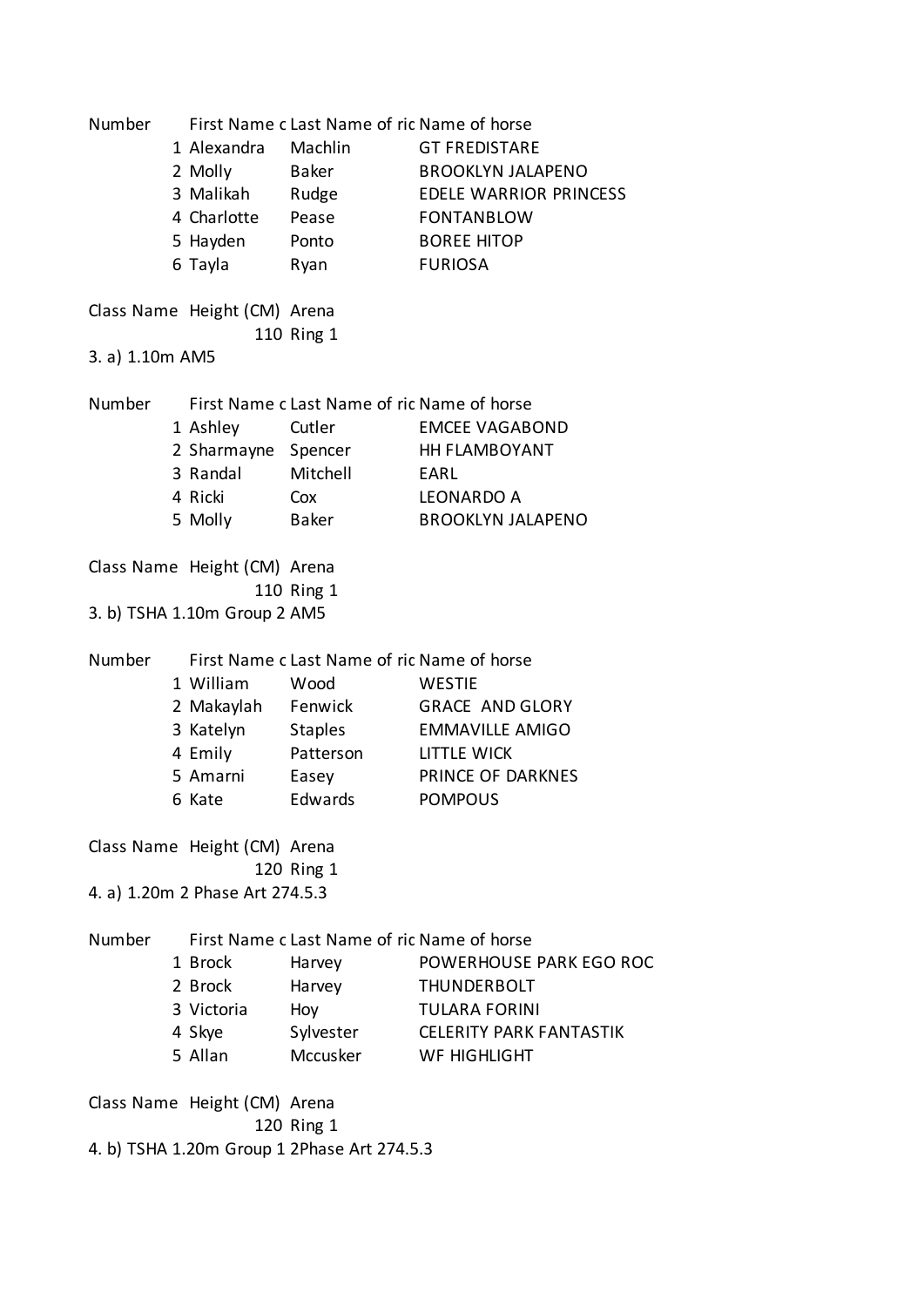| Number       |  | First Name c Last Name of ric Name of horse |                                             |                            |  |
|--------------|--|---------------------------------------------|---------------------------------------------|----------------------------|--|
|              |  | 1 Emily                                     | Patterson                                   | <b>LIBERTARIAN</b>         |  |
|              |  | 2 Emily                                     | Pursehouse                                  | <b>KEILOR CANNY EVER</b>   |  |
|              |  | 3 William                                   | Wood                                        | <b>WESTIE</b>              |  |
|              |  | 4 Nicole                                    | Creighton-Jones RUSTIC FIRE                 |                            |  |
|              |  | 5 Amarni                                    | Easey                                       | PRINCE OF DARKNES          |  |
|              |  | 6 Emily                                     | Patterson                                   | LITTLE WICK                |  |
|              |  |                                             |                                             |                            |  |
|              |  | Class Name Height (CM) Arena                | 130 Ring 1                                  |                            |  |
| 5) 1.30m AM5 |  |                                             |                                             |                            |  |
|              |  |                                             |                                             |                            |  |
| Number       |  |                                             | First Name c Last Name of rid Name of horse |                            |  |
|              |  | 1 Ron                                       | Easey                                       | PORT O CALL                |  |
|              |  | 2 Ashley                                    | Cutler                                      | <b>KINNORDY RHENA</b>      |  |
|              |  | 3 Ashley                                    | Cutler                                      | <b>LICANDRO</b>            |  |
|              |  | 4 Emily                                     | Patterson                                   | LIBERTARIAN                |  |
|              |  |                                             | 5 Emily Pursehouse                          | Keilor Canny Ever          |  |
|              |  |                                             |                                             |                            |  |
|              |  | Class Name Height (CM) Arena                |                                             |                            |  |
|              |  |                                             | 45 Ring 2                                   |                            |  |
|              |  | 6. a) 45cm A2 under 13 years                |                                             |                            |  |
|              |  |                                             |                                             |                            |  |
| Number       |  |                                             | First Name c Last Name of rid Name of horse |                            |  |
|              |  | 1 Jazmin                                    | Hobden                                      | <b>OAKS ARGYLE</b>         |  |
|              |  | 2 Gracie                                    | Clements                                    | <b>COLWAY FLINTLOCK</b>    |  |
|              |  | 3 Georgina                                  | Pillar                                      | <b>CUPCAKE</b>             |  |
|              |  | 4 Lucy Buckman                              |                                             | <b>MYLA</b>                |  |
|              |  | 5 Chelsea                                   | Amos                                        | <b>MIRRABOOKA TINY TIM</b> |  |
|              |  |                                             |                                             |                            |  |
|              |  | Class Name Height (CM) Arena                |                                             |                            |  |
|              |  | 45 Ring 2                                   |                                             |                            |  |
|              |  | 6. b) 45cm A2 13 years plus                 |                                             |                            |  |
|              |  |                                             |                                             |                            |  |
| Number       |  |                                             | First Name c Last Name of ric Name of horse |                            |  |
|              |  | 1 JADE                                      | <b>MCCUSKER</b>                             | <b>GREENTREES CAVALIER</b> |  |
|              |  | 2 Millie                                    | Packham                                     | <b>PACKRAY SUNSHINE</b>    |  |
|              |  |                                             | 3 Saskia Jeffer Jeffery-Bilich              | <b>KELECYN PRINCESS</b>    |  |
|              |  | 4 Mesaydes Sullivan                         |                                             | <b>DOLLY</b>               |  |
|              |  |                                             |                                             |                            |  |
|              |  | Class Name Height (CM) Arena                |                                             |                            |  |
|              |  |                                             | 60 Ring 2                                   |                            |  |
| 7) 60cm AM7  |  |                                             |                                             |                            |  |
|              |  |                                             |                                             |                            |  |
| Number       |  |                                             | First Name c Last Name of rid Name of horse |                            |  |
|              |  | 1 Malikah                                   | Rudge                                       | LILLYVIEW PARK DIXIE RAY   |  |
|              |  |                                             |                                             |                            |  |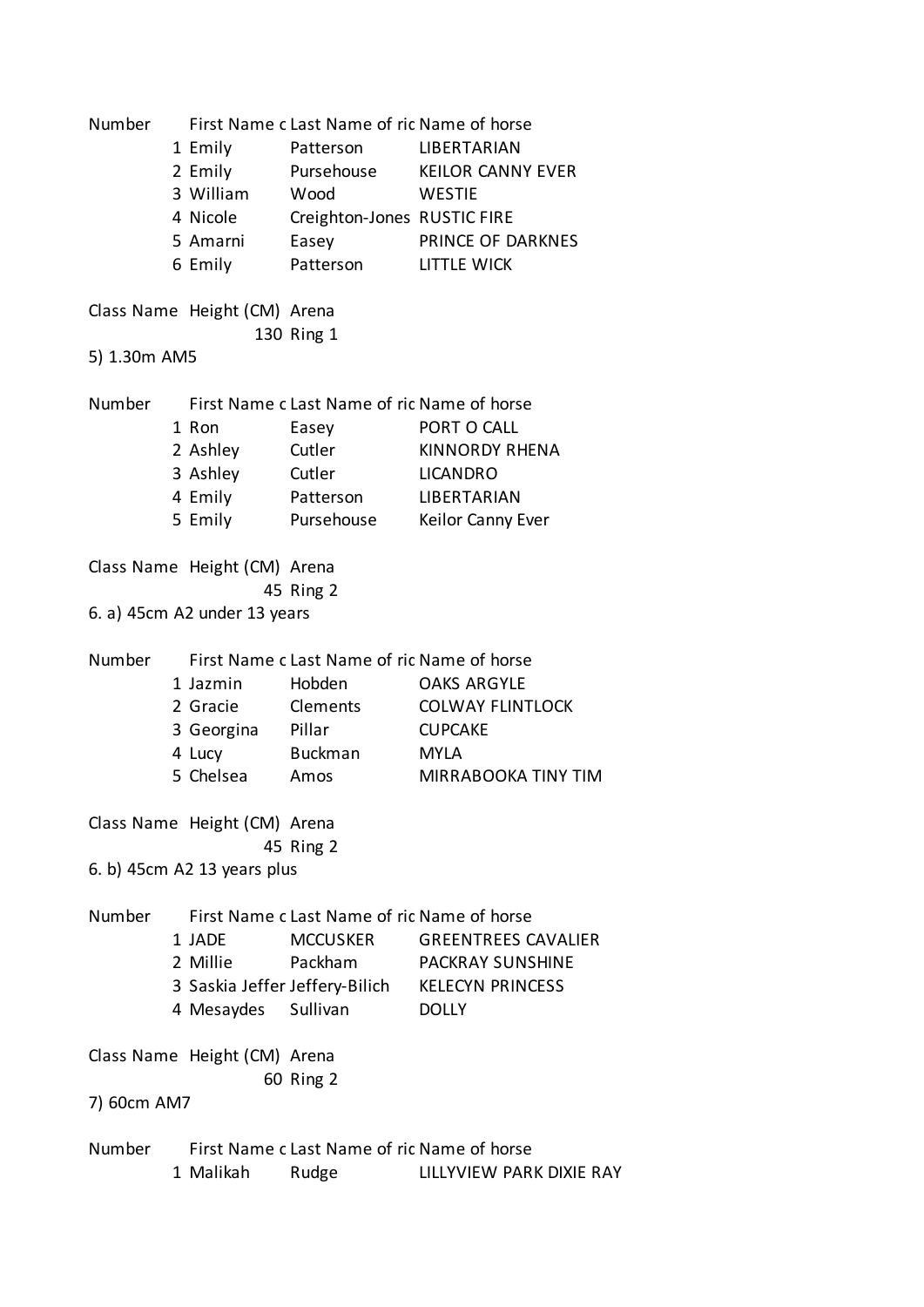|             | 2 Dakota<br>3 Annabelle<br>4 JADE<br>5 Skye | Robertson<br>Hoy<br>MCCUSKER<br>Sylvester   | Monty<br><b>NORMAN</b><br><b>GREENTREES CAVALIER</b><br><b>SS COCAINE MAGIC</b> |  |
|-------------|---------------------------------------------|---------------------------------------------|---------------------------------------------------------------------------------|--|
|             | Class Name Height (CM) Arena                | 80 Ring 2                                   |                                                                                 |  |
| 8) 80cm AM7 |                                             |                                             |                                                                                 |  |
| Number      |                                             | First Name c Last Name of rid Name of horse |                                                                                 |  |
|             | 1 Tayla                                     | Norley                                      | Luck In Toyland                                                                 |  |
|             | 2 Katelyn                                   | <b>Staples</b>                              | YARAMLEA POINDEXTER                                                             |  |
|             | 3 Alexa                                     | Garcia                                      | <b>SPIRIT</b>                                                                   |  |
|             | 4 Sienna                                    | Robinson                                    | <b>ONE IN A MILLION</b>                                                         |  |
|             | 5 Olivia                                    | Hill                                        | Sound System                                                                    |  |
|             |                                             |                                             |                                                                                 |  |
|             | Class Name Height (CM) Arena                |                                             |                                                                                 |  |
|             |                                             | 90 Ring 2                                   |                                                                                 |  |
| 9) 90cm AM7 |                                             |                                             |                                                                                 |  |
| Number      | First Name c Last Name of ric Name of horse |                                             |                                                                                 |  |
|             | 1 Tayla                                     | Ryan                                        | <b>TAKE THE CHANCE</b>                                                          |  |
|             | 2 Penelope                                  | Hill                                        | Hill's Included                                                                 |  |
|             | 3 Tayla                                     | Ryan                                        | <b>EASTERN LEGEND</b>                                                           |  |
|             | 4 Tayla                                     | Norley                                      | <b>KPH CHOLULA</b>                                                              |  |
|             | 5 Tayla                                     | Norley                                      | Luck In Toyland                                                                 |  |
|             | Class Name Height (CM) Arena                | 105 Ring 1                                  |                                                                                 |  |
|             | 12) 1.05m Grand Prix Art 273.2.3            |                                             |                                                                                 |  |
| Number      |                                             | First Name c Last Name of ric Name of horse |                                                                                 |  |
|             | 1 William                                   | Wood                                        | <b>JOSELANDS COSMIC STAR</b>                                                    |  |
|             | 2 Michael                                   | Lees                                        | <b>MACLEAY CORELLA</b>                                                          |  |
|             | 3 Makaylah Fenwick                          |                                             | <b>GRACE AND GLORY</b>                                                          |  |
|             | 4 Katelyn                                   | <b>Staples</b>                              | <b>EMMAVILLE AMIGO</b>                                                          |  |
|             | 5 Emily                                     | Pursehouse                                  | <b>CONTESSA PH</b>                                                              |  |
|             | 6 Molly                                     | Baker                                       | <b>BROOKLYN JALAPENO</b>                                                        |  |
|             | Class Name Height (CM) Arena                | 115 Ring 1                                  |                                                                                 |  |
|             | 13) 1.15m Grand Prix Art 273.2.3            |                                             |                                                                                 |  |
| Number      |                                             | First Name c Last Name of rid Name of horse |                                                                                 |  |
|             | 1 Victoria                                  | Hoy                                         | <b>TULARA FORINI</b>                                                            |  |
|             | 2 Randal                                    | Mitchell                                    | EARL                                                                            |  |
|             |                                             |                                             |                                                                                 |  |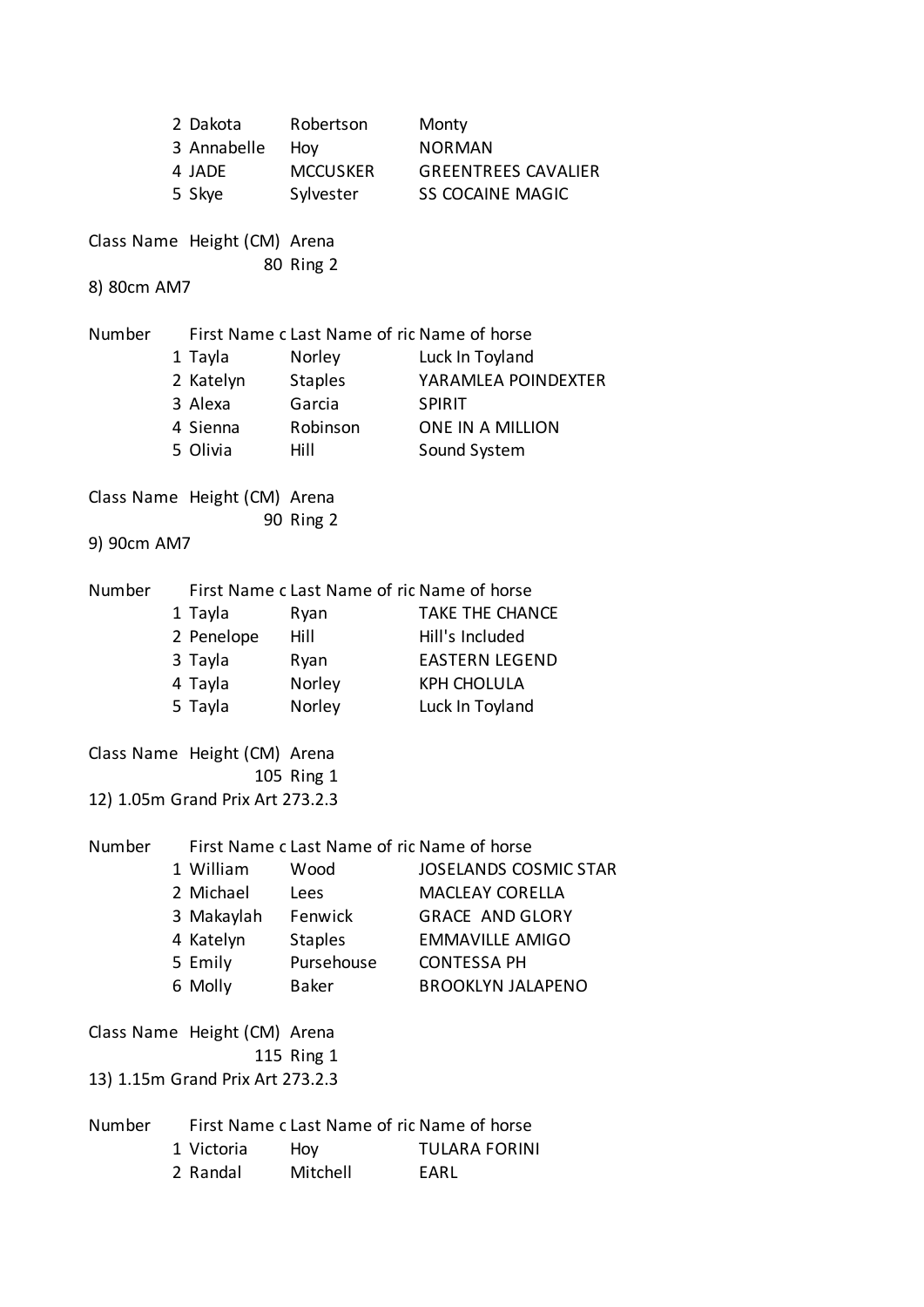|        |  | 3 Kate                                      | Edwards                                      | <b>POMPOUS</b>             |  |
|--------|--|---------------------------------------------|----------------------------------------------|----------------------------|--|
|        |  | 4 Amarni                                    | Easey                                        | <b>CASSEIRA</b>            |  |
|        |  | 5 Brock                                     | Harvey                                       | THUNDERBOLT                |  |
|        |  | Class Name Height (CM) Arena                | 105 Ring 1                                   |                            |  |
|        |  | 14) Junior Championship                     |                                              |                            |  |
| Number |  |                                             | First Name c Last Name of ric Name of horse  |                            |  |
|        |  | 1 Molly                                     | Baker                                        | <b>BROOKLYN JALAPENO</b>   |  |
|        |  | 2 Hayden                                    | Ponto                                        | <b>BOREE HITOP</b>         |  |
|        |  | 3 Alexandra Machlin                         |                                              | <b>GT FREDISTARE</b>       |  |
|        |  | 4 Penelope Hill                             |                                              | SQUIZZY                    |  |
|        |  | 5 Tayla                                     | Ryan                                         | <b>FURIOSA</b>             |  |
|        |  | Class Name Height (CM) Arena                |                                              |                            |  |
|        |  |                                             | 125 Ring 1                                   |                            |  |
|        |  | 15) 1.25m Grand Prix Art 273.2.3            |                                              |                            |  |
| Number |  | First Name c Last Name of ric Name of horse |                                              |                            |  |
|        |  | 1 Ashley                                    | Cutler                                       | <b>LICANDRO</b>            |  |
|        |  | 2 Tara                                      | Sheridan                                     | <b>SANDHILLS SENSATION</b> |  |
|        |  | 3 Ashley Cutler                             |                                              | <b>KINNORDY RHENA</b>      |  |
|        |  | 4 Ron                                       | Easey                                        | PORT O CALL                |  |
|        |  | 5 Brock                                     | Harvey                                       | <b>THUNDERBOLT</b>         |  |
|        |  | Class Name Height (CM) Arena                |                                              |                            |  |
|        |  |                                             | 100 Ring 1                                   |                            |  |
|        |  |                                             | 10. a) Six Bar Junior (under 18) (SAT NIGHT) |                            |  |
| Number |  |                                             | First Name c Last Name of ric Name of horse  |                            |  |
|        |  | 1 Tayla                                     | Norley                                       | <b>KPH CHOLULA</b>         |  |
|        |  | 1 Matilda                                   | Murphy                                       | <b>BARRABADEEN CALYPSO</b> |  |
|        |  | 1 Alexandra                                 | Machlin                                      | <b>GT FREDISTARE</b>       |  |
|        |  | 1 Georgina                                  | Pillar                                       | <b>CUPCAKE</b>             |  |
|        |  | 1 Hayden                                    | Ponto                                        | <b>BOREE HITOP</b>         |  |
|        |  | Class Name Height (CM) Arena                |                                              |                            |  |
|        |  |                                             | 100 Ring 1                                   |                            |  |
|        |  | 10. b) TSHA Six Bar (SAT NIGHT)             |                                              |                            |  |
| Number |  |                                             | First Name c Last Name of ric Name of horse  |                            |  |
|        |  | 1 Makaylah                                  | Fenwick                                      | <b>GRACE AND GLORY</b>     |  |
|        |  | 1 Makaylah Fenwick                          |                                              | THE GARRET                 |  |
|        |  | 3 Katelyn                                   | <b>Staples</b>                               | <b>EMMAVILLE AMIGO</b>     |  |
|        |  | 4 Dakota                                    | Robertson                                    | <b>HARLEY</b>              |  |